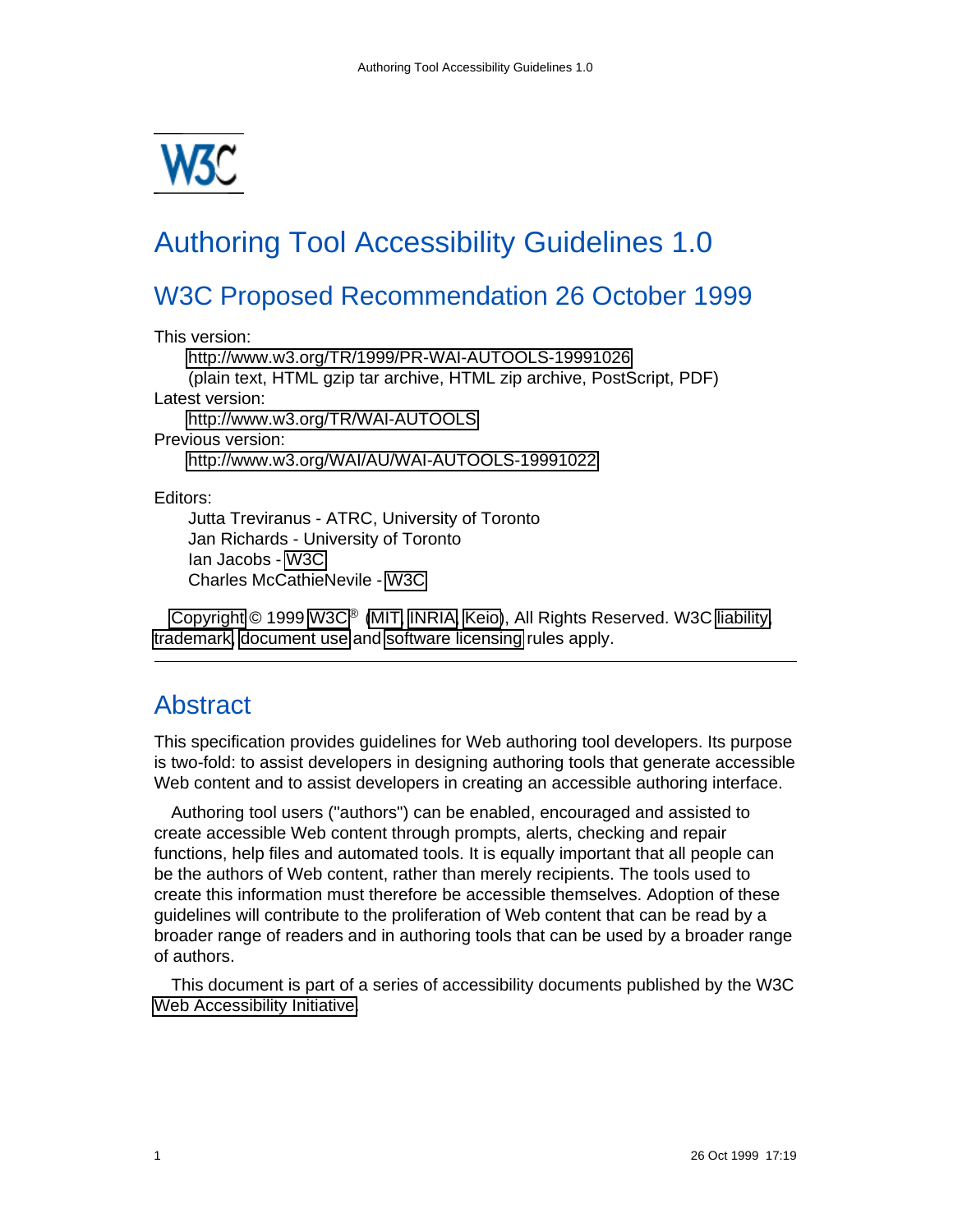# <span id="page-1-0"></span>Status of this document

This section describes the status of this document at the time of its publication. Other documents may supersede this document. The latest status of this document series is maintained at the W3C.

This is a W3C Proposed Recommendation for review by W3C Members and other interested parties. W3C Advisory Committee Members may send formal review comments to wai-au-review@w3.org, visible only to W3C staff, until 23 November 1999. This draft follows the [Working Group meeting on 20 October 1999](http://www.w3.org/WAI/AU/telecon-20oct99.html) and reflects resolutions of that meeting. A [log of changes between successive Working Drafts](http://www.w3.org/WAI/AU/changes.html) is available. For further information consult the [minutes of Working Group Meetings.](http://www.w3.org/WAI/AU/#Minutes)

This specification is a revision of the [last call working draft dated 3 September](http://www.w3.org/TR/1999/WAI-AUTOOLS-19990903)  [1999.](http://www.w3.org/TR/1999/WAI-AUTOOLS-19990903) The Working Group anticipates no further substantial changes to this specification and encourages active implementation to test the specification during the Proposed Recommendation review period.

Publication as a Proposed Recommendation does not imply endorsement by the W3C Membership. This is still a draft document and may be updated, replaced or obsoleted by other documents at any time. It is inappropriate to cite W3C Proposed Recommendations as other than "work in progress."

The goals of the [WAI AU](http://www.w3.org/WAI/AU/) Working Group are discussed in the WAI AU [charter.](http://www.w3.org/WAI/AU/charter.html)

Please send general comments about this document to the public mailing list: w3c-wai-au@w3.org, archived at<http://lists.w3.org/Archives/Public/w3c-wai-au>

A list of the [current AU Working Group participants](http://www.w3.org/WAI/AU/members) is available.

A list of current W3C Recommendations and other technical documents can be found at [http://www.w3.org/TR.](http://www.w3.org/TR)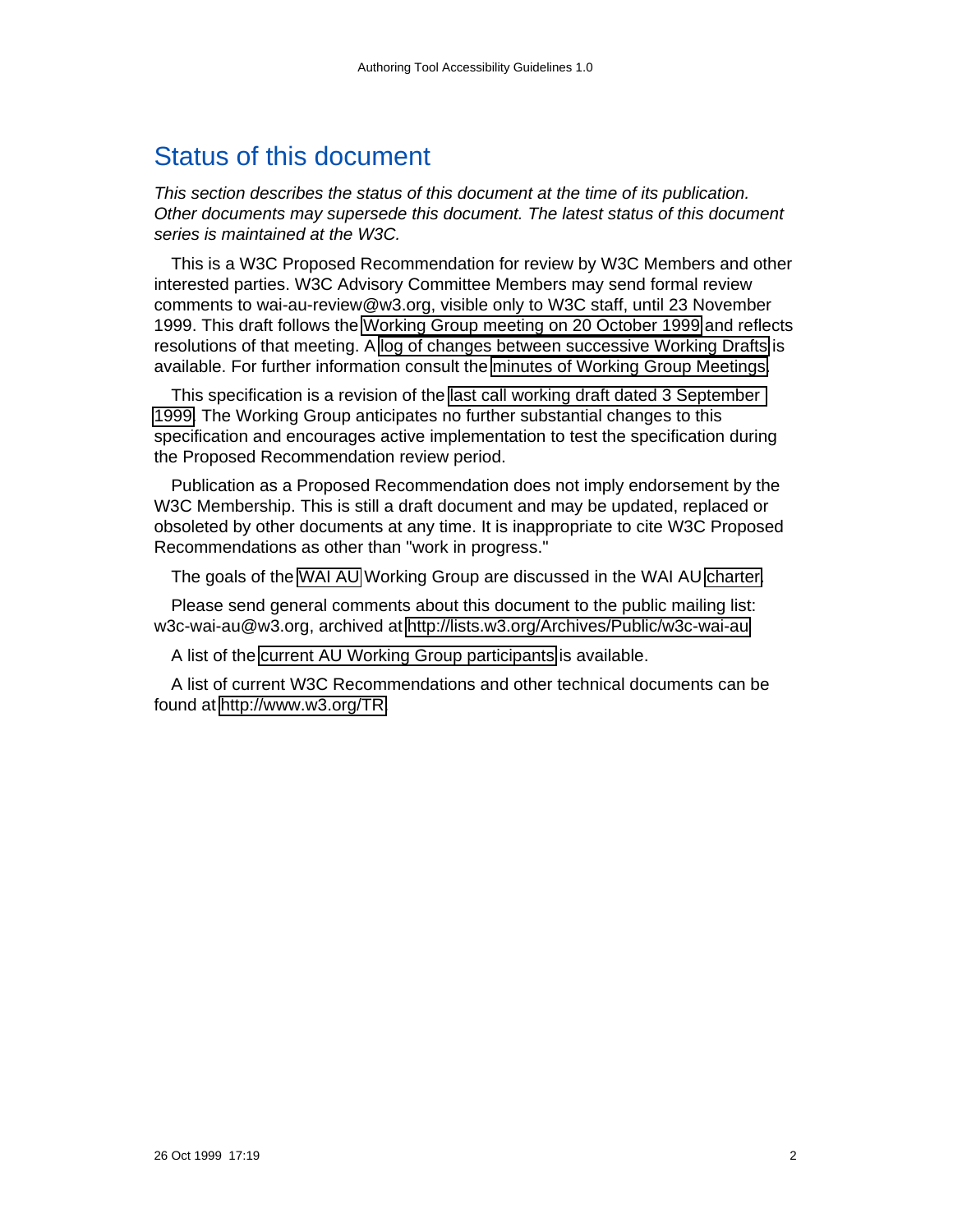# Table of Contents

| Abstract                                                                                                                                                                                                                       |  |    |
|--------------------------------------------------------------------------------------------------------------------------------------------------------------------------------------------------------------------------------|--|----|
| Status of this document                                                                                                                                                                                                        |  |    |
| 1. Introduction<br>the contract of the contract of<br>the contract of the contract of the contract of the contract of the contract of the contract of the contract of                                                          |  | .4 |
| 1.1 How the Guidelines are organized. .<br>$\sim 100$                                                                                                                                                                          |  | .5 |
| 1.2 Checkpoint Priorities                                                                                                                                                                                                      |  | .5 |
| 1.3 Conformance to these Guidelines<br>and the company of the company of the company of the company of the company of                                                                                                          |  |    |
| 2. Guidelines<br>the contract of the contract of the contract of the contract of                                                                                                                                               |  | .8 |
| 1. Support accessible authoring practices                                                                                                                                                                                      |  | .8 |
| 2. Generate standard markup discussed as a contract of the standard markup discussed as a contract of the standard contract of the standard contract of the standard contract of the standard contract of the standard contrac |  | .8 |
| 3. Support the creation of accessible content                                                                                                                                                                                  |  | .9 |
| 4. Provide ways of checking and correcting inaccessible content.                                                                                                                                                               |  | 10 |
| 5. Integrate accessibility solutions into the overall "look and feel".                                                                                                                                                         |  | 10 |
| 6. Promote accessibility in help and documentation                                                                                                                                                                             |  | 11 |
| 7. Ensure that the authoring tool is accessible to authors with disabilities                                                                                                                                                   |  | 11 |
| 3. Glossary of Terms and Definitions                                                                                                                                                                                           |  | 13 |
| 4. Acknowledgments<br>and a series of the contract of the contract of the                                                                                                                                                      |  | 16 |
| 5. References<br>the contract of the contract of the contract of the                                                                                                                                                           |  | 17 |
|                                                                                                                                                                                                                                |  |    |

An appendix to this document [\[WAI-AUTOOLS-CHECKLIST\]](#page-16-0) lists all checkpoints for convenient reference.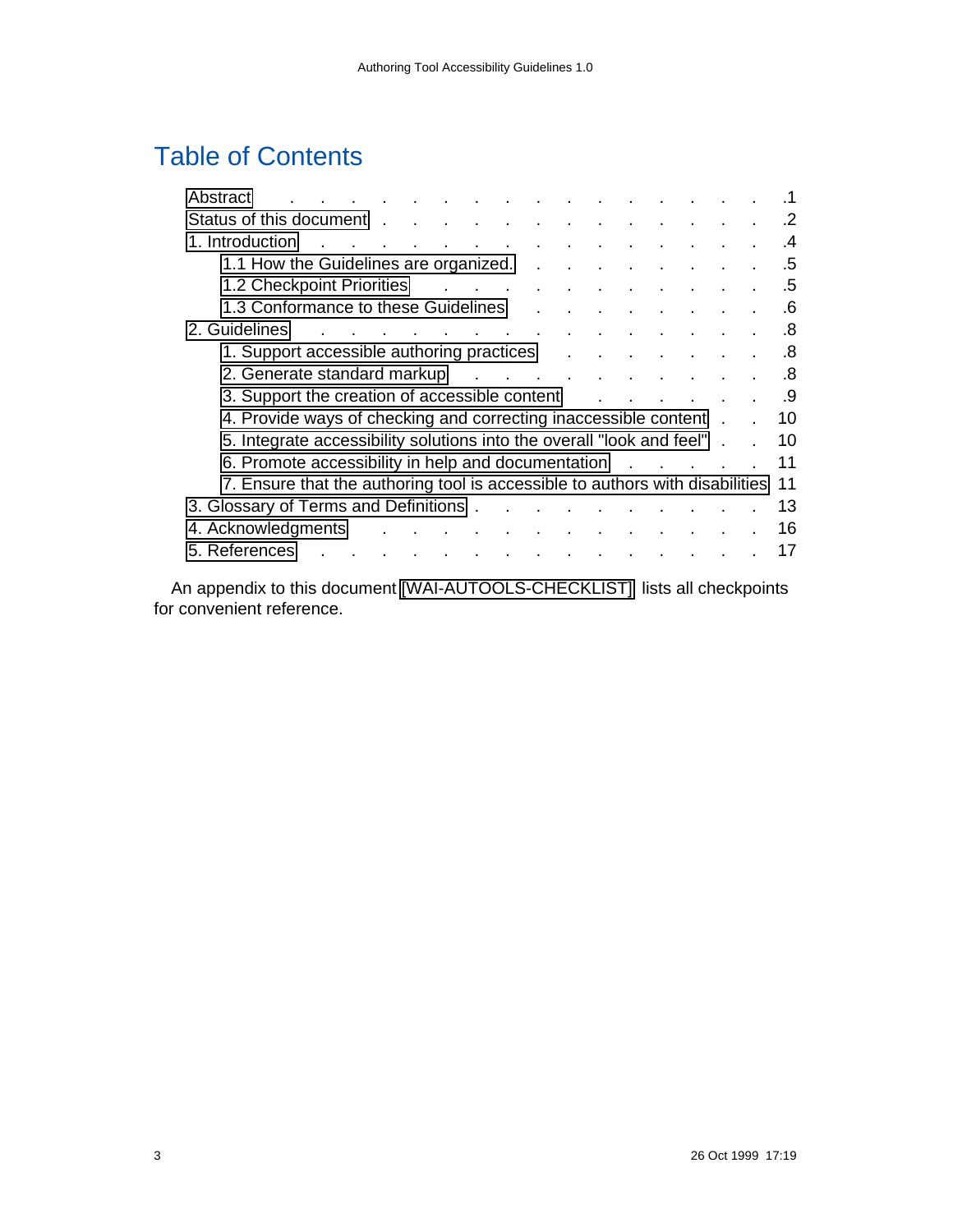# <span id="page-3-0"></span>1. Introduction

The guidelines in this specification are designed to help authoring tool developers design authoring tools that can be used by people regardless of disability, and that produce accessible Web content. In these guidelines, the term authoring tool refers to the wide range of software used for creating Web content, including:

- Editing tools specifically designed to produce Web content (e.g., WYSIWYG HTML and XML editors);
- Tools that offer the option of saving material in a Web format (e.g., word processors or desktop publishing packages);
- Tools that translate documents into Web formats (e.g., filters to translate desktop publishing formats to HTML);
- Tools that produce multimedia, especially where it is intended for use on the Web (e.g., video production and editing suites, SMIL authoring packages);
- Tools for site management or site publication, including tools that generate Web sites dynamically from a database, on-the-fly conversion and Web site publishing tools;
- Tools for management of layout (e.g., CSS formatting tools).

The goals of this document can be stated as follows: that the authoring tool be accessible to authors regardless of disability, that it generate accessible content by default, and that it support and encourage the author in creating accessible content. Because most of the content of the Web is created using authoring tools, they play a critical role in ensuring the [accessibility](#page-12-1) of the Web. Since the Web is both a means of receiving information and communicating information, it is important that both the Web content produced and the authoring tool itself be accessible.

This document provides guidelines for designing authoring tools that generate Web content which is accessible and that support and encourage authors to create such content. This is achieved by taking steps such as ensuring conformance to accessible standards (e.g., HTML 4.0), accessibility checking and correcting, prompting, appropriate documentation and help. For detailed information about what constitutes accessible content this specification relies on the Web Content Accessibility Guidelines [\[WAI-WEBCONTENT\]](#page-16-2) . Similarly, rather than directly reproduce existing specifications that address general accessible software design the present specification relies on other sources. It does address accessible design considerations specific to Web authoring tools such as providing flexible editing views, navigation aids and access to display properties for authors.

In addition, accessible design will benefit many people who do not have a physical disability but with similar needs. For example they may be working in a noisy environment and unable to hear, or need to use their eyes for another task, and be unable to view a screen. They may be using a small mobile device, with a small screen, no keyboard and no mouse.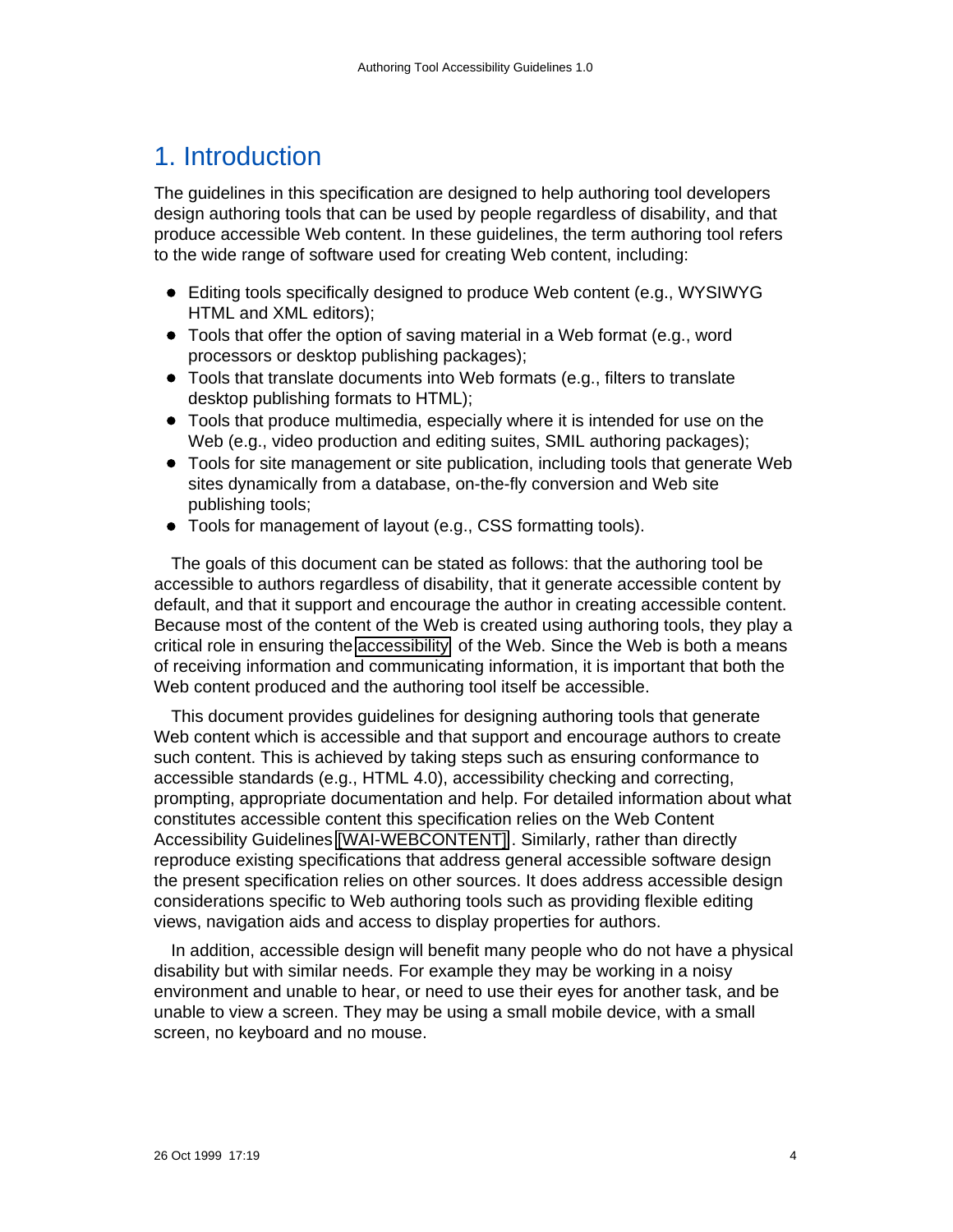A separate document, entitled "Techniques for Authoring Tool Accessibility" [\[WAI-AUTOOLS-TECHS\]](#page-16-3) , provides suggestions and examples of how each checkpoint might be satisfied, It also includes references to other accessibility resources (such as platform-specific software accessibility guidelines) that provide additional information on how a tool may satisfy each checkpoint. Readers are strongly encouraged to become familiar with the techniques document. The Techniques provided in [\[WAI-AUTOOLS-TECHS\]](#page-16-3) are suggestions for how to satisfy the checkpoints, or where further information can be found. They are informative only, and other strategies may be used to meet the checkpoint as well as, or in place of, those discussed.

# <span id="page-4-1"></span>1.1 How the Guidelines are organized.

This document includes guidelines, which are general principles of accessible design. Each guideline includes:

- The guideline number;
- The statement of the guideline;
- The rationale behind the quideline;
- A list of checkpoint definitions.

The checkpoint definitions in each guideline specify requirements for authoring tools to follow the guideline. Each checkpoint definition includes:

- The checkpoint number;
- The statement of the checkpoint;
- The priority of the checkpoint;
- In some cases informative notes, clarifying examples, or cross references to related guidelines or checkpoints;
- A link to a section of [\[WAI-AUTOOLS-TECHS\]](#page-16-3) where implementations and examples of the checkpoint are discussed;

Each checkpoint is intended to be specific enough that it can be verified, while being sufficiently general to allow developers the freedom to use the most appropriate strategies to meet the checkpoint.

An appendix to this specification [\[WAI-AUTOOLS-CHECKLIST\]](#page-16-0) lists all checkpoints for convenient reference.

# <span id="page-4-0"></span>1.2 Checkpoint Priorities

Each checkpoint has a priority level. The priority level reflects the impact of the checkpoint in meeting the goals of this specification. These goals are:

- That the authoring tool be accessible
- That the authoring tool generate accessible content by default
- That the authoring tool encourage the creation of accessible content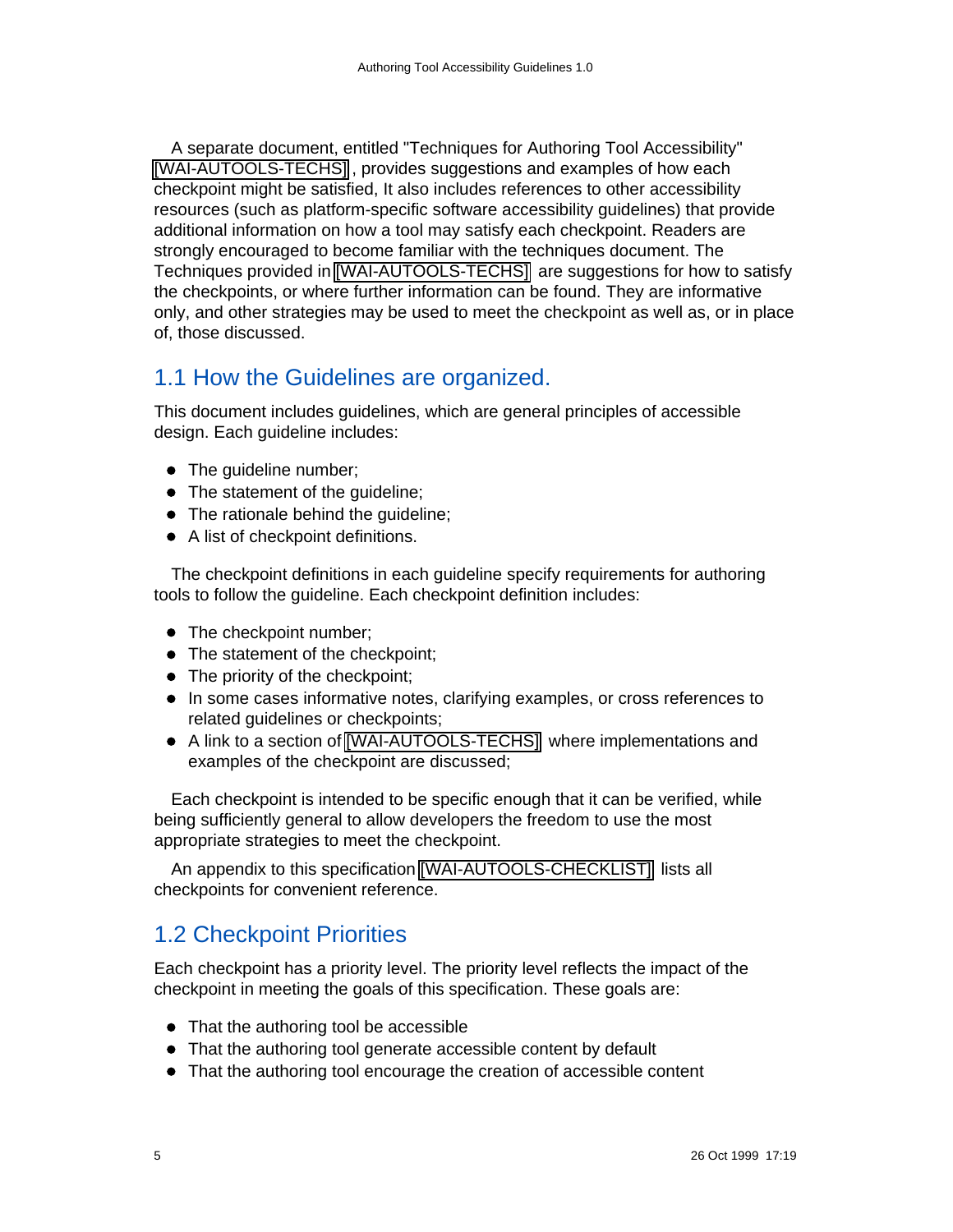The three priority levels are assigned as follows:

[Priority 1]

If the checkpoint is essential to meeting the goals [Priority 2]

If the checkpoint is important to meeting the goals [Priority 3]

If the checkpoint is beneficial to meeting the goals [Relative Priority]

Some checkpoints that refer to generating, authoring, or checking Web content have multiple priorities. The priority is dependent on the priority in the Web Content Accessibility Guidelines [\[WAI-WEBCONTENT\]](#page-16-2).

For example providing [text equivalents](#page-12-2) for images and audio is a priority 1 requirement in [\[WAI-WEBCONTENT\]](#page-16-2) since without it one or more groups will find it impossible to access the information. Therefore, it is a priority 1 requirement for the authoring tool to check for [\(4.1\)](#page-9-2) or ask the author for [\(3.1\)](#page-8-2) equivalent alternatives for these types of content. Expansion of abbreviations and acronyms with ABBR and ACRONYM elements by using the "title" [attribute](#page-13-0) is a priority 3 in [\[WAI-WEBCONTENT\]](#page-16-2) . Therefore, it is only priority 3 for the authoring tool to check for [\(4.1\)](#page-9-2) or ask the author for [\(3.2\)](#page-8-1) this information.

- It is priority 1 to implement the checkpoint for content features that are a priority 1 requirement in [\[WAI-WEBCONTENT\]](#page-16-2) .
- It is priority 2 to implement the checkpoint for content features that are a priority 2 requirement in [\[WAI-WEBCONTENT\]](#page-16-2) .
- It is priority 3 to implement the checkpoint for content features that are a priority 3 requirement in [\[WAI-WEBCONTENT\]](#page-16-2) .

## <span id="page-5-0"></span>1.3 Conformance to these Guidelines

This section defines three levels of conformance to this document:

- Conformance Level "A": all Priority 1 checkpoints are satisfied;
- Conformance Level "Double-A": all Priority 1 and 2 checkpoints are satisfied;
- Conformance Level "Triple-A": all Priority 1, 2, and 3 checkpoints are satisfied;

**Note.** Conformance levels are spelled out in text (e.g., "Double-A" rather than "AA") so they may be understood when rendered to speech.

Claims of conformance to this document must use one of the following two forms. Form 1: Specify:

- The guidelines' title: "Authoring Tool Accessibility Guidelines 1.0"
- The guidelines' URI:<http://www.w3.org/TR/1999/PR-WAI-AUTOOLS-19991026>
- The conformance level satisfied: "A", "Double-A", or "Triple-A".
- The product covered by the claim (e.g., tool name and version number, upgrades or plug-ins required).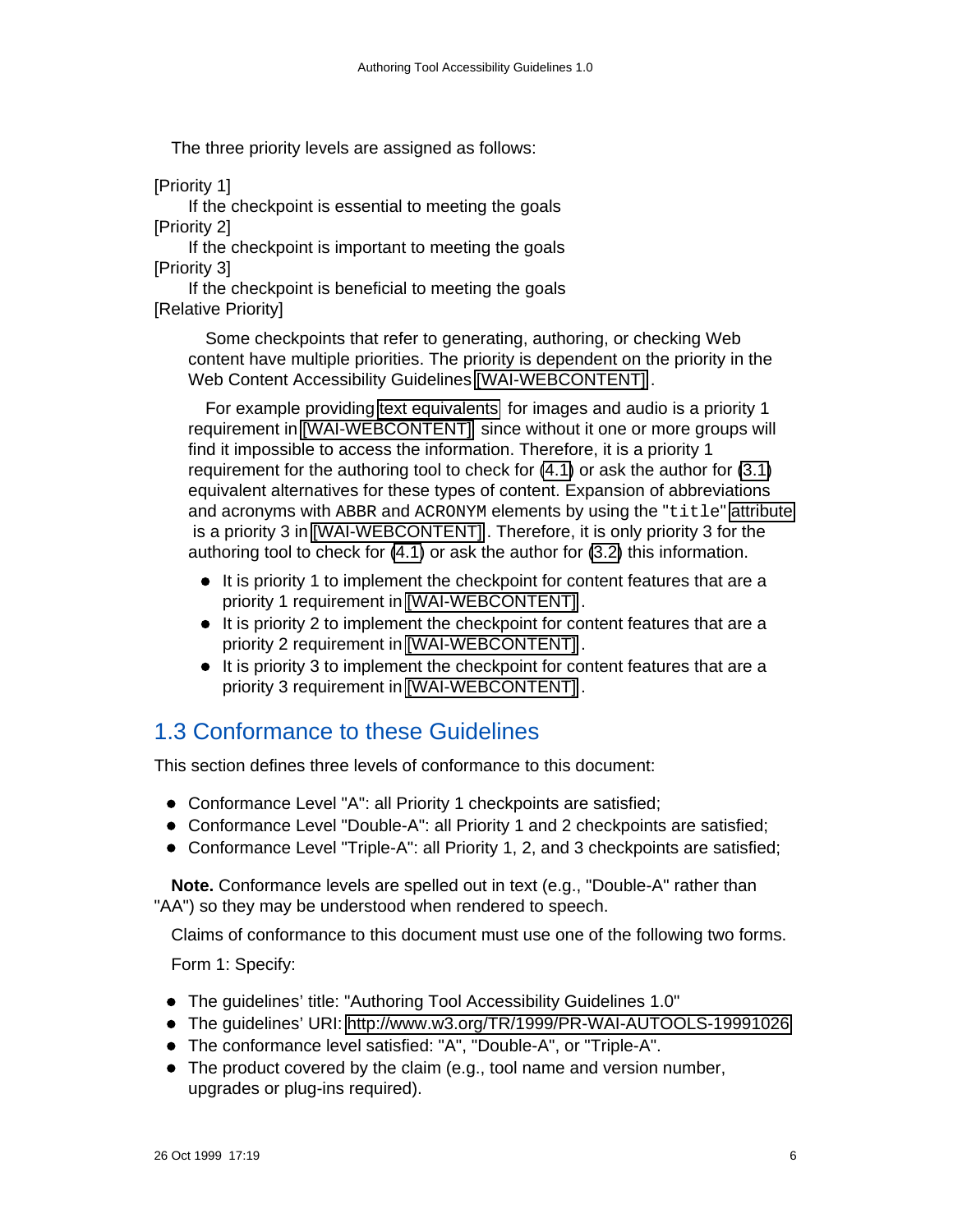- The date of the claim.
- The checkpoints that are satisfied, and those that are considered not applicable

Example of Form 1: "MyAuthoringTool version 2.3 conforms to W3C's "Authoring Tool Accessibility Guidelines 1.0", available at [http://www.w3.org/TR/1999/PR-WAI-AUTOOLS-19991026,](http://www.w3.org/TR/1999/PR-WAI-AUTOOLS-19991026) level Double-A."

Form 2: Include, on each statement of conformance, one of three icons provided by W3C and link the icon to the appropriate W3C explanation of the claim.

[Editors' note: In the event this document becomes a Recommendation, by that date WAI will provide a set of three icons, for "A", "Double-A", or "Triple-A" conformance levels of "Authoring Tool Accessibility Guidelines 1.0", together with a stable URI to the W3C Web site for linking the icons to the W3C explanation of conformance claims.]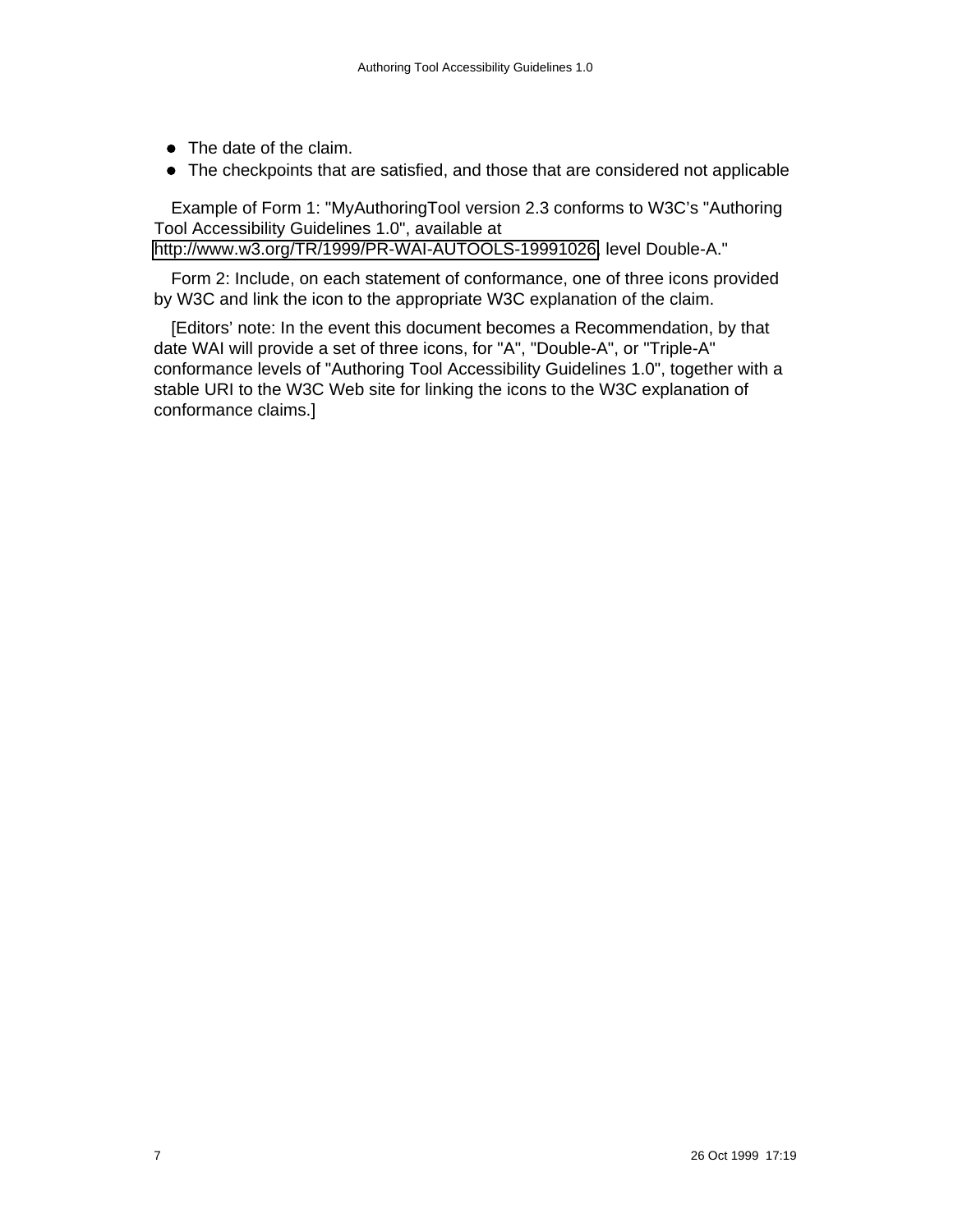# <span id="page-7-2"></span>2. Guidelines

## <span id="page-7-1"></span>Guideline 1. Support accessible authoring practices

If the tool automatically generates markup, many authors will be unaware of the accessibility status of the final content unless they expend extra effort to make appropriate corrections by hand. Since many authors are unfamiliar with accessibility, the onus is on the authoring tool to generate accessible markup, and where appropriate, to guide the author in producing accessible content.

Many applications feature the ability to convert [documents](#page-14-0) from other formats (e.g., Rich Text Format) into a markup format specifically intended for the Web such as HTML. Markup changes may also be made to facilitate efficient editing and manipulation. It is essential that these processes do not introduce [inaccessible](#page-12-4)  [markup](#page-12-4) , or remove accessibility content, particularly since the markup changes are hidden from the author's view in many tools.

### Checkpoints:

1.1 Ensure that the author can produce [accessible content](#page-12-1) in the [markup](#page-14-2)  [language\(s\)](#page-14-2) supported by the tool. [Priority 1] 1.2 Ensure that the tool preserves all [accessibility information](#page-12-3) during authoring, [transformations](#page-14-1) and [conversions](#page-13-1) . [Priority 1] 1.3 Ensure that the tool generates markup that conforms to the W3C's Web Content Accessibility Guidelines [\[WAI-WEBCONTENT\]](#page-16-2) . [Relative Priority] 1.4 Ensure that templates provided by the tool conform to the Web Content Accessibility Guidelines [\[WAI-WEBCONTENT\]](#page-16-2) . [Relative Priority]

# <span id="page-7-0"></span>Guideline 2. Generate standard markup

Conformance with standards promotes interoperability and accessibility, by making it easier to create specialized [user agents](#page-15-1) that address the needs of users with disabilities. In particular many assistive technologies used with browsers and multimedia players are only able to provide access to Web [documents](#page-14-0) that use valid markup. Therefore, valid markup is an essential aspect of authoring tool accessibility.

Where applicable use W3C Recommendations, which have been reviewed to ensure accessibility and interoperability. If there are no applicable W3C Recommendations, use a published standard that enables accessibility.

### Checkpoints:

2.1 Use the latest versions of W3C Recommendations when they are available and appropriate for a task. [Priority 2]

W3C specifications have undergone review specifically to ensure that they do not compromise accessibility, and where possible they enhance it.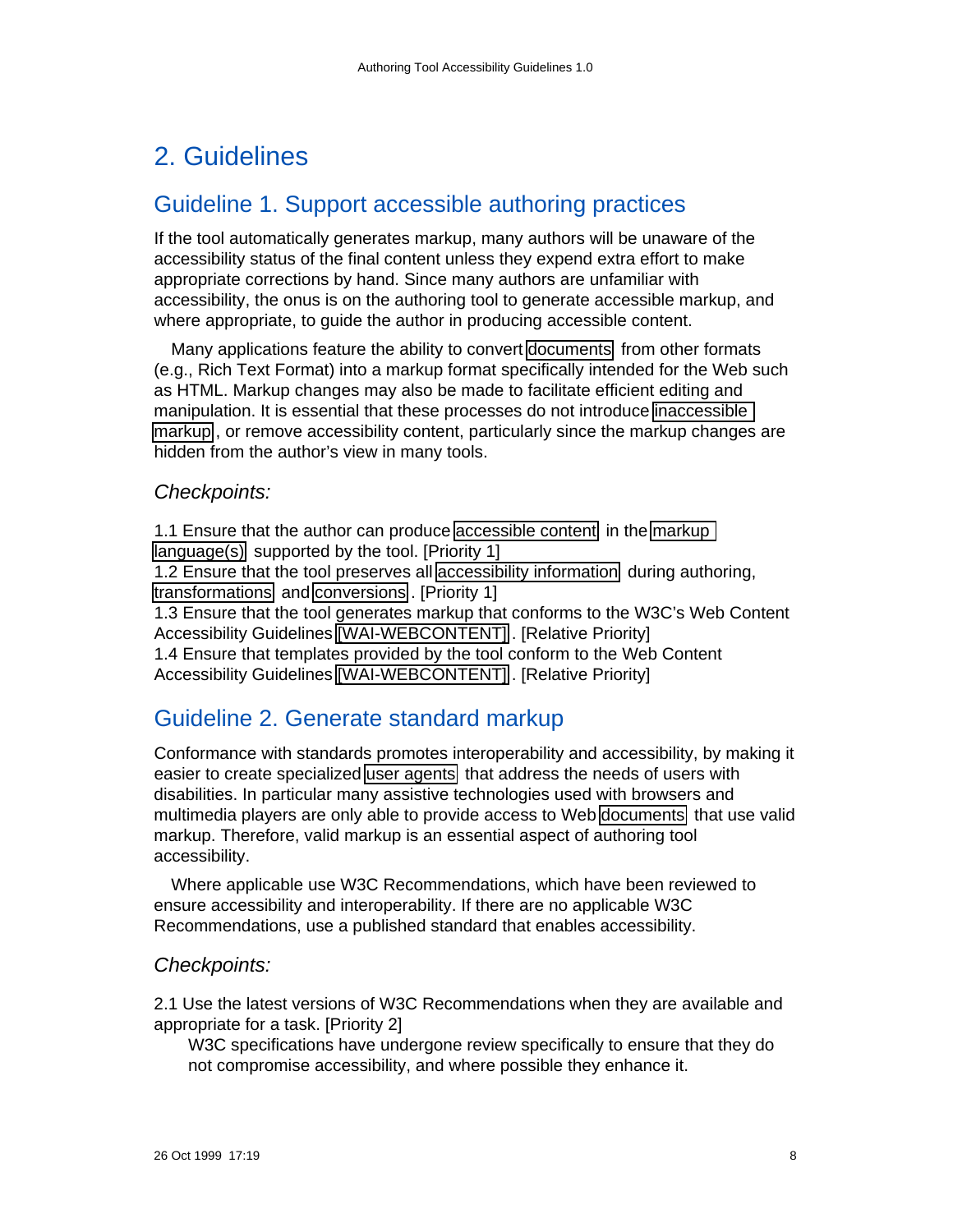- 2.2 Ensure that the tool generates valid markup. [Priority 1]
	- This is necessary for [user agents](#page-15-1) to be able to render Web content in a manner appropriate to a particular user's needs.

2.3 If markup generated by the tool does not conform to W3C specifications, inform the author. [Priority 3]

# <span id="page-8-0"></span>Guideline 3. Support the creation of accessible content

Well structured information, and [equivalent alternative information](#page-12-2) are cornerstones of accessible design, allowing information to be presented in a way most appropriate for the needs of the user without constraining the creativity of the author. Yet generating equivalent information, such as textual alternatives for images and audio descriptions of video, can be one of the most challenging aspects of Web design, and authoring tool developers should attempt to facilitate and automate the mechanics of this process. For example, prompting authors to include equivalent alternative information such as [text equivalents](#page-12-2) , [captions](#page-13-2) , and [auditory descriptions](#page-13-3) at appropriate times can greatly ease the burden for authors. Where such information can be mechanically determined and offered as a choice for the author (e.g., the function of icons in an automatically-generated navigation bar, or expansion of acronyms from a dictionary) the tool can assist the author. At the same time it can reinforce the need for such information and the author's role in ensuring that it is used appropriately in each instance.

### Checkpoints:

<span id="page-8-2"></span><span id="page-8-1"></span>3.1 [Prompt](#page-14-4) the author to provide [equivalent alternative information](#page-12-2) (e.g., [captions](#page-13-2) , [auditory descriptions](#page-13-3) and [collated text transcripts](#page-14-3) for video). [Relative Priority] 3.2 Help the author create structured content and separate information from its presentation. [Relative Priority]

<span id="page-8-3"></span>3.3 Ensure that prepackaged content conforms to [\[WAI-WEBCONTENT\]](#page-16-2) . [Relative Priority]

For example include synchronized text and audio equivalents (such as [video](#page-13-2)  [captions](#page-13-2) ) with movies. [Refer also to checkpoint 3.4.](#page-8-5)

<span id="page-8-5"></span>3.4 Do not insert automatically generated or place-holder [equivalent alternatives](#page-12-2) . [Priority 1]

For example, "search" may be appropriate alternative text for a graphic button linked to a search function, but the filename of an image should not be inserted as a default.

**Note.** Human-authored equivalent alternatives may be available for an object (for example through [checkpoint 3.5](#page-8-4) and/or [checkpoint 3.3\)](#page-8-3). It is appropriate for the tool to offer these to the author as defaults.

<span id="page-8-4"></span>3.5 Provide a mechanism to manage [alternative information](#page-12-2) for multimedia objects, that retains and offers for editing pre-written or previously linked equivalent alternative information. [Priority 3]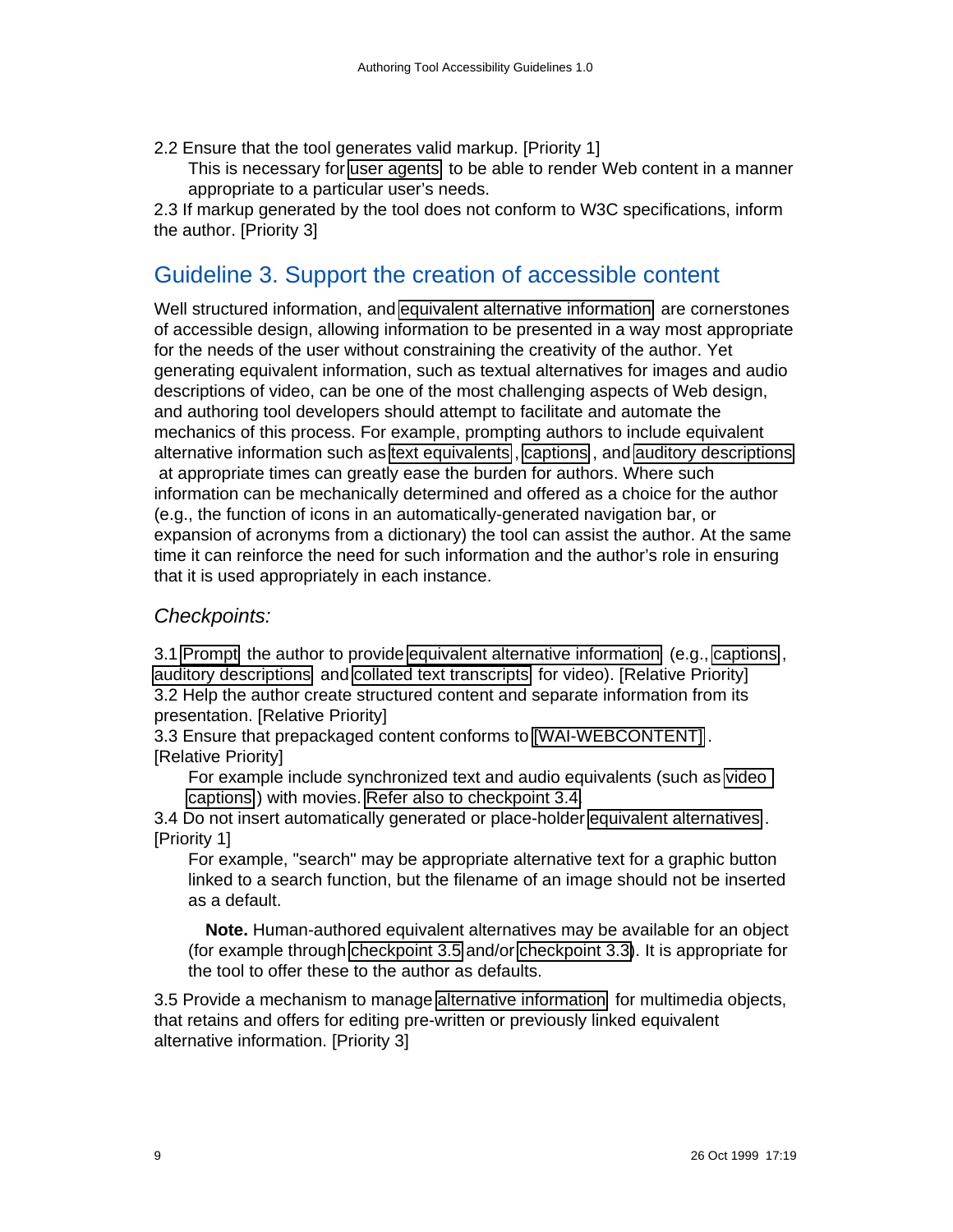# <span id="page-9-1"></span>Guideline 4. Provide ways of checking and correcting inaccessible content

Many authoring tools allow authors to create documents with little or no knowledge about the underlying markup. To ensure accessibility, authoring tools must be designed so that they can automatically identify [inaccessible markup](#page-12-4) , and enable its correction even when the markup itself is hidden from the author.

In supporting the creation of accessible Web content, authoring tools should take into account differing authoring styles. In general, authors will prefer to be able to configure their tools to support their working style. Tools that allow such configuration can help authors to feel that accessible authoring is a natural practice (refer to [guideline 5\)](http://www.w3.org/TR/WAI-AUTOOLS#gl-integrate-naturally) rather than an intrusion on their normal work pattern. For example some users may prefer to be alerted to [accessibility problems](#page-12-4) when they occur, whereas others may prefer to perform a check at the end of an editing session. This is analogous to programming environments that allow users to decide whether to check for correct code during editing or at compile time.

**Note.** Validation of markup is an essential aspect of checking the accessibility of content.

### Checkpoints:

- <span id="page-9-2"></span>4.1 Check for and [alert](#page-12-5) the author to [accessibility problems](#page-12-4) . [Relative Priority] **Note:** Some accessibility problems cannot be detected automatically, and will require the user to make decisions.
- 4.2 Assist authors in correcting [accessibility problems](#page-12-4) . [Relative Priority] At a minimum, provide context-sensitive help with the accessibility checking required by [4.1](#page-9-2)
- 4.3 Allow the author to preserve markup not recognized by the tool. [Priority 2] **Note.** The author may have included or imported markup that enhances accessibility but is not recognized by the tool.

4.4 Provide the author with a summary of the document's accessibility status. [Priority 3]

4.5 Allow the author to transform presentation markup that is misused to convey structure into structural markup, and to transform presentation markup that is stylistic into style sheets. [Priority 3]

## <span id="page-9-0"></span>Guideline 5. Integrate accessibility solutions into the overall "look and feel"

When a new feature is added to an existing software tool without proper integration, the result is often an obvious discontinuity. Differing color schemes, fonts, interaction styles and even application stability can be factors affecting user acceptance of the new feature. In addition, the relative prominence of different ways to achieve the same thing can be an important factor in which method an author chooses. Therefore, it is important that creating accessible content is a natural process when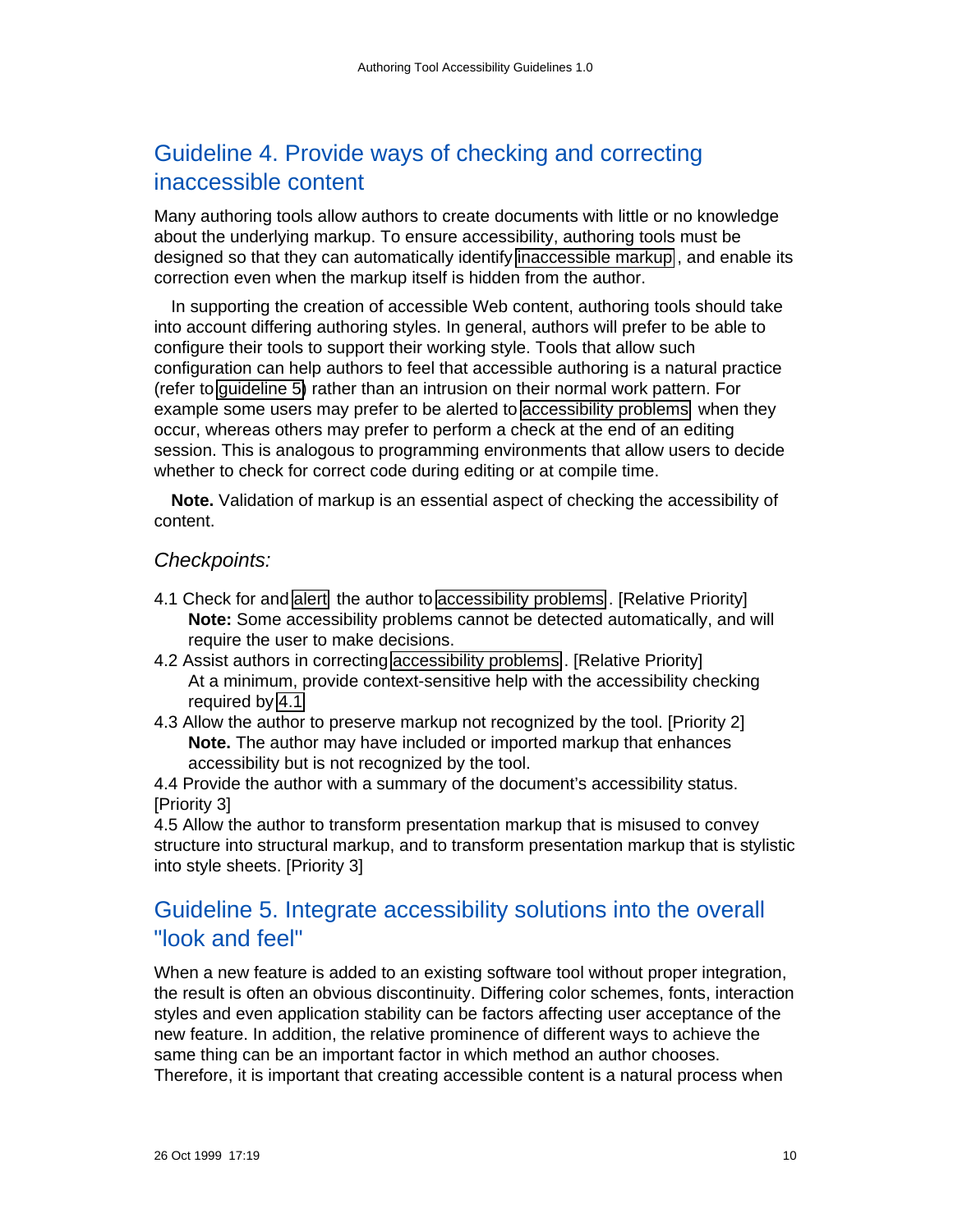using an authoring tool.

### Checkpoints:

5.1 Ensure that functions related to [accessible authoring practices](#page-12-6) are naturally integrated into the tool. [Priority 2]

5.2 Ensure that [\[WAI-WEBCONTENT\]](#page-16-2) Priority 1 [accessible authoring practices](#page-12-6) are among the most obvious and easily initiated by the author. [Priority 2]

## <span id="page-10-1"></span>Guideline 6. Promote accessibility in help and documentation

The issues surrounding the creation of accessible Web content are often unknown to Web authors. Help and documentation include explanations of [accessibility problems](#page-12-4) , and should demonstrate solutions with examples.

### Checkpoints:

6.1 Document all features that promote the production of accessible content. [Priority 1]

6.2 Ensure that creating accessible content is a naturally integrated part of the documentation, including examples. [Priority 2]

6.3 In a dedicated section, document all features of the tool that promote the production of accessible content. [Priority 3]

## <span id="page-10-0"></span>Guideline 7. Ensure that the authoring tool is accessible to authors with disabilities

The authoring tool is a software program with standard user interface elements and as such must be designed according to relevant user interface accessibility guidelines.

Some additional user interface design considerations apply specifically to [Web](#page-13-4) [authoring tools](#page-13-4) . For instance, authoring tools must ensure that the author can edit (in the [editing view](#page-14-5) ) using one set of stylistic preferences and publish using different styles. For instance, authors with low vision may need large text when editing but want to publish with a smaller default text size. The style preferences of the editing view must not affect the markup of the published document.

Authoring tools must also ensure that the author can navigate a document efficiently while editing, regardless of disability. Authors who use screen readers, refreshable braille displays, or screen magnifiers can make limited use (if at all) of graphical artifacts that communicate the structure of the document and act as signposts when traversing it. For authors with blindness or motor impairments, fatigue and other problems that arise when serial access is the only navigation technique are major usability issues. Authoring tools should therefore provide an [editing view](#page-14-5) that conveys a sense of the overall structure and allows structured navigation.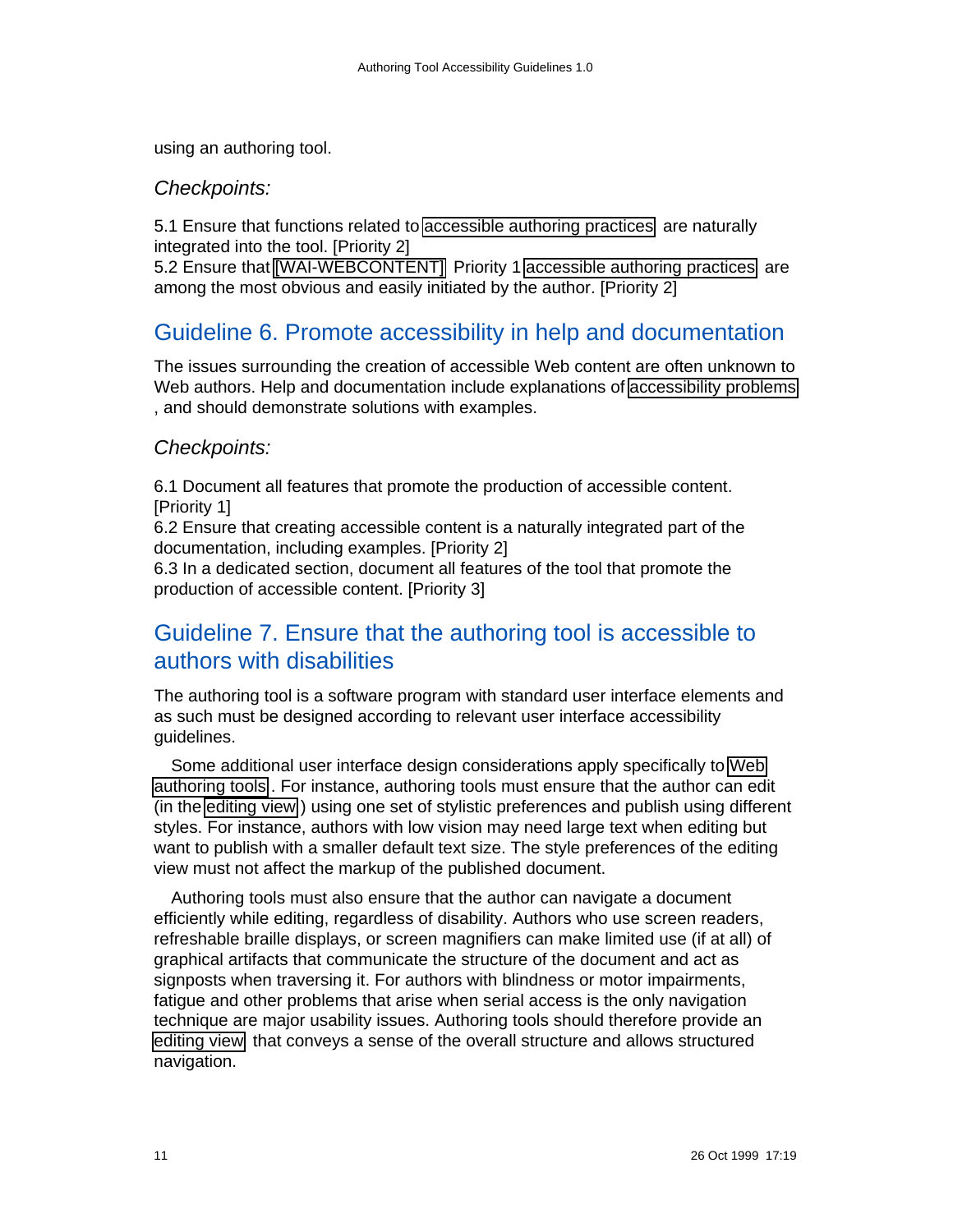**Note.** Documentation, help files, and installation are part of the software and need to be available in an [accessible](#page-12-1) form.

### Checkpoints:

7.1 Use all applicable operating system and accessibility standards and conventions (Priority 1 for standards and conventions that are essential to accessibility, Priority 2 for those that are important to accessibility, Priority 3 for those that are beneficial to accessibility). [Priority 1]

The techniques for this checkpoint include references to checklists and guidelines for a number of platforms and to general guidelines for [accessible](#page-12-1) applications.

7.2 Allow the author to change the presentation within [editing views](#page-14-5) without affecting the document markup. [Priority 1]

This allows the author to edit the document according to personal requirements, without changing the way the document is rendered when published.

7.3 Allow the author to edit all [properties](#page-14-7) of each [element](#page-14-6) and object in an accessible fashion. [Priority 1]

7.4 Ensure the [editing view](#page-14-5) allows navigation via the structure of the document in an accessible fashion. [Priority 1]

7.5 Enable editing of the structure of the document in an accessible fashion. [Priority 2]

7.6 Allow the author to search within [editing views](#page-14-5) . [Priority 2]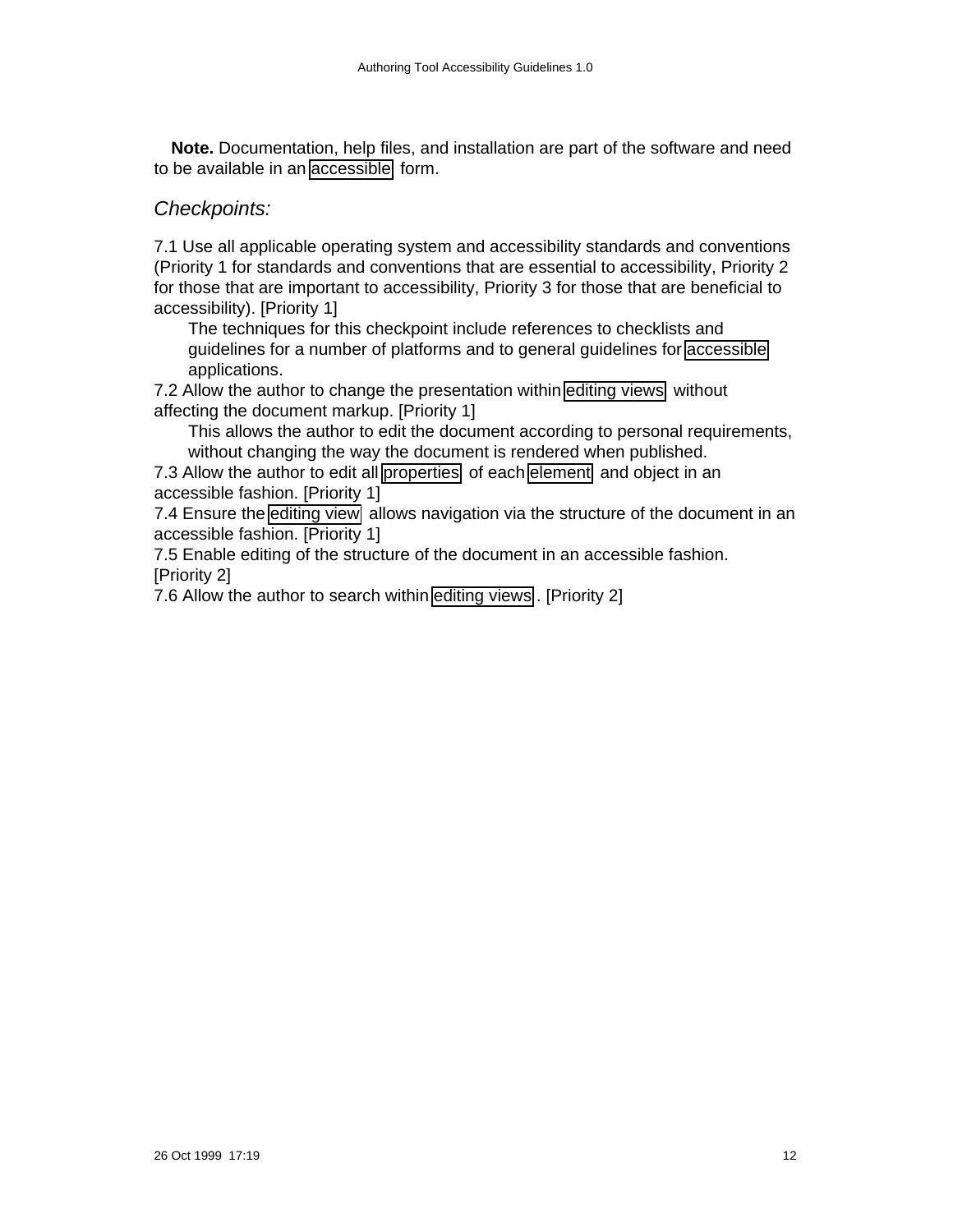# <span id="page-12-0"></span>3. Glossary of Terms and Definitions

#### <span id="page-12-1"></span>**Accessibility** (Also: **Accessible**)

Within these guidelines, "accessible Web content" and "accessible authoring tool" mean that the content and tool can be used by people regardless of disability.

To understand the accessibility issues relevant to authoring tool design, consider that many users may be creating content in contexts very different from your own:

- They may not be able to see, hear, move, or may not be able to process some types of information easily or at all;
- They may have difficulty reading or comprehending text;
- They may not have or be able to use a keyboard or mouse;
- They may have a text-only display, or a small screen.

Accessible design will benefit people in these different authoring scenarios and also many people who do not have a physical disability but who have similar needs. For example, someone may be working in a noisy environment and thus require an alternative representation of audio information. Similarly, someone may be working in an eyes-busy environment and thus require an audio equivalent to information they cannot view. Users of small mobile devices (with small screens, no keyboard, and no mouse) have similar functional needs as some users with disabilities.

#### <span id="page-12-3"></span>**Accessibility Information**

Accessibility information is content, including information and markup, that is used to improve the accessibility of a document. Accessibility information includes, but is not limited to, [equivalent alternative information](#page-12-2) .

#### <span id="page-12-4"></span>**Accessibility Problem** (Also: **Inaccessible Markup**)

Inaccessible Web content or authoring tools cannot be used by some people with disabilities. The Web Content Accessibility Guidelines

[\[WAI-WEBCONTENT\]](#page-16-2) describes how to create accessible Web content.

#### <span id="page-12-6"></span>**Accessible Authoring Practice**

Practices that improve the accessibility of Web content. Both authors and tools engage in accessible authoring practices. For example, authors write clearly, structure their content, provide navigation aids, etc. Tools generate valid markup and assist authors in providing and managing appropriate equivalent alternatives.

#### <span id="page-12-5"></span>**Alert**

An alert draws the author's attention to an event or situation. It may require a response from the author.

#### <span id="page-12-2"></span>**Alternative Information** (Also: **Equivalent Alternative**)

Content is "equivalent" to other content when both fulfill essentially the same function or purpose upon presentation to the user. Equivalent alternatives play an important role in accessible authoring practices since certain types of content may not be accessible to all users (e.g., video, images, audio, etc.). Authors are encouraged to provide text equivalents for non-text content since text may be rendered as synthesized speech for individuals who have visual or learning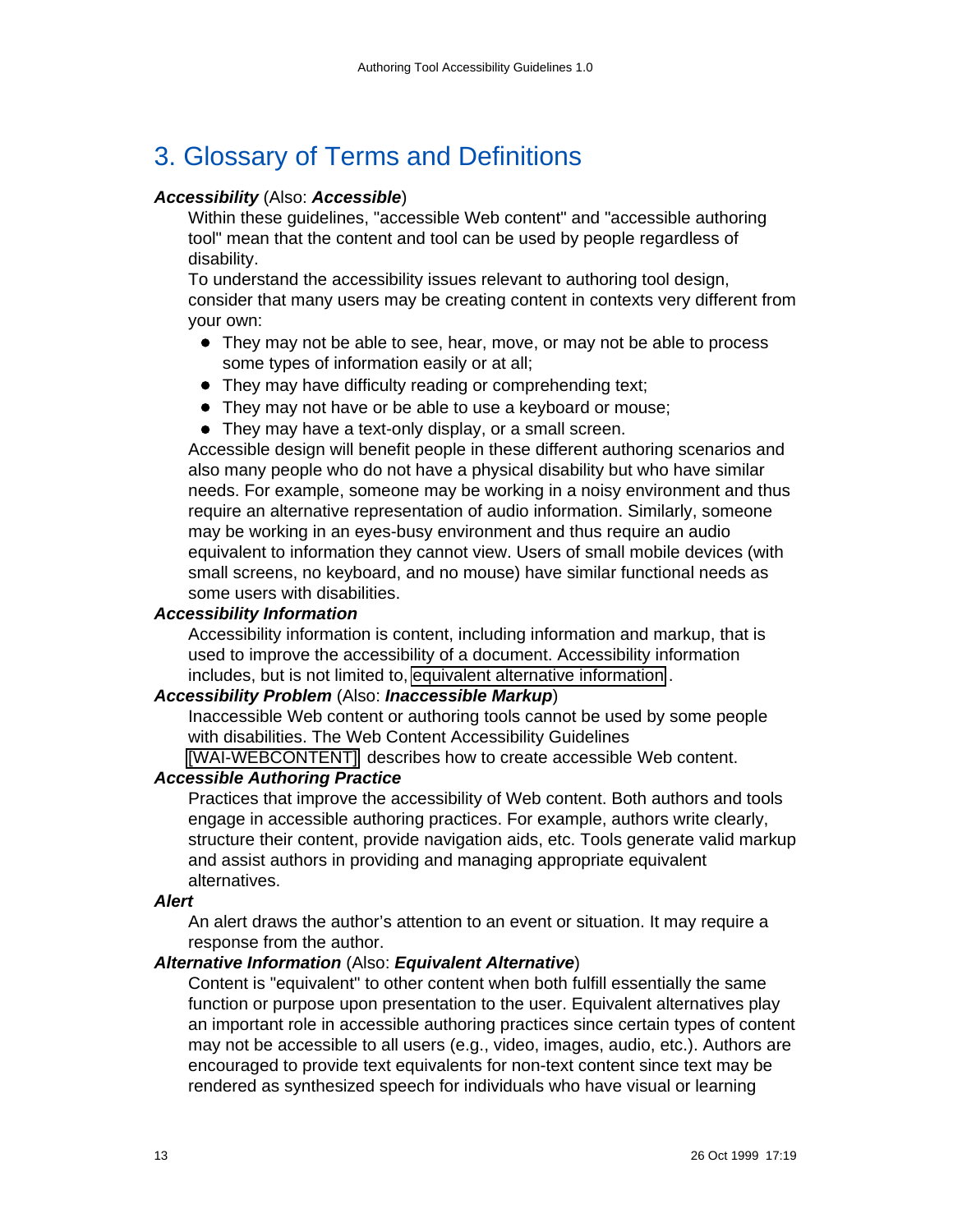disabilities, as braille for individuals who are blind, or as graphical text for individuals who are deaf or do not have a disability. For more information about equivalent alternatives, please refer to [\[WAI-WEBCONTENT\]](#page-16-2) .

#### <span id="page-13-0"></span>**Attribute**

This document uses the term "attribute" as used in SGML and XML [\(\[XML\]](#page-16-4) ): Element types may be defined as having any number of attributes. In the following example, the attributes of the beverage element type are "flavour", which has the value "lots", and "colour", which has the value "red":

```
<beverage flavour="lots" colour="red">my favourite</beverage>
```
Some attributes are integral to document accessibility (e.g., the "alt", "title", and "longdesc" attributes in HTML.

#### <span id="page-13-3"></span>**Auditory Description**

An auditory description provides information about actions, body language, graphics, and scene changes in a video. They are commonly used by people who are blind or have low vision, although they may also be used as a low-bandwidth equivalent on the Web. An auditory description is either a pre-recorded human voice or a synthesized voice (recorded or generated on the fly). The auditory description must be synchronized with the audio track of a video presentation, usually during natural pauses in the audio track.

#### <span id="page-13-4"></span>**Authoring Tool**

An authoring tool is any software that is used to generate content for publishing on the Web. Authoring tools include:

- Editing tools specifically designed to produce Web content (e.g., WYSIWYG HTML and XML editors);
- Tools that offer the option of saving material in a Web format (e.g., word processors or desktop publishing packages);
- Tools that translate documents into Web formats (e.g., filters to translate desktop publishing formats to HTML);
- Tools that produce multimedia, especially where it is intended for use on the Web (e.g., video production and editing suites, SMIL authoring packages);
- Tools for site management or site publication, including tools that generate Web sites dynamically from a database, on-the-fly conversion and Web site publishing tools;
- Tools for management of layout (e.g., CSS formatting tools).

#### <span id="page-13-2"></span>**Captions**

Captions are essential [text equivalents](#page-12-2) for movie audio. Captions consist of a [text transcript](#page-14-3) of the audio track of the movie (or other video presentation) that is synchronized with the video and audio tracks. Captions are generally rendered graphically and benefit people who can see but are deaf, hard-of-hearing, or cannot hear the audio.

#### <span id="page-13-1"></span>**Conversion Tool**

A conversion tool is any application or application feature that allows content in some other format (proprietary or not) to be converted automatically into a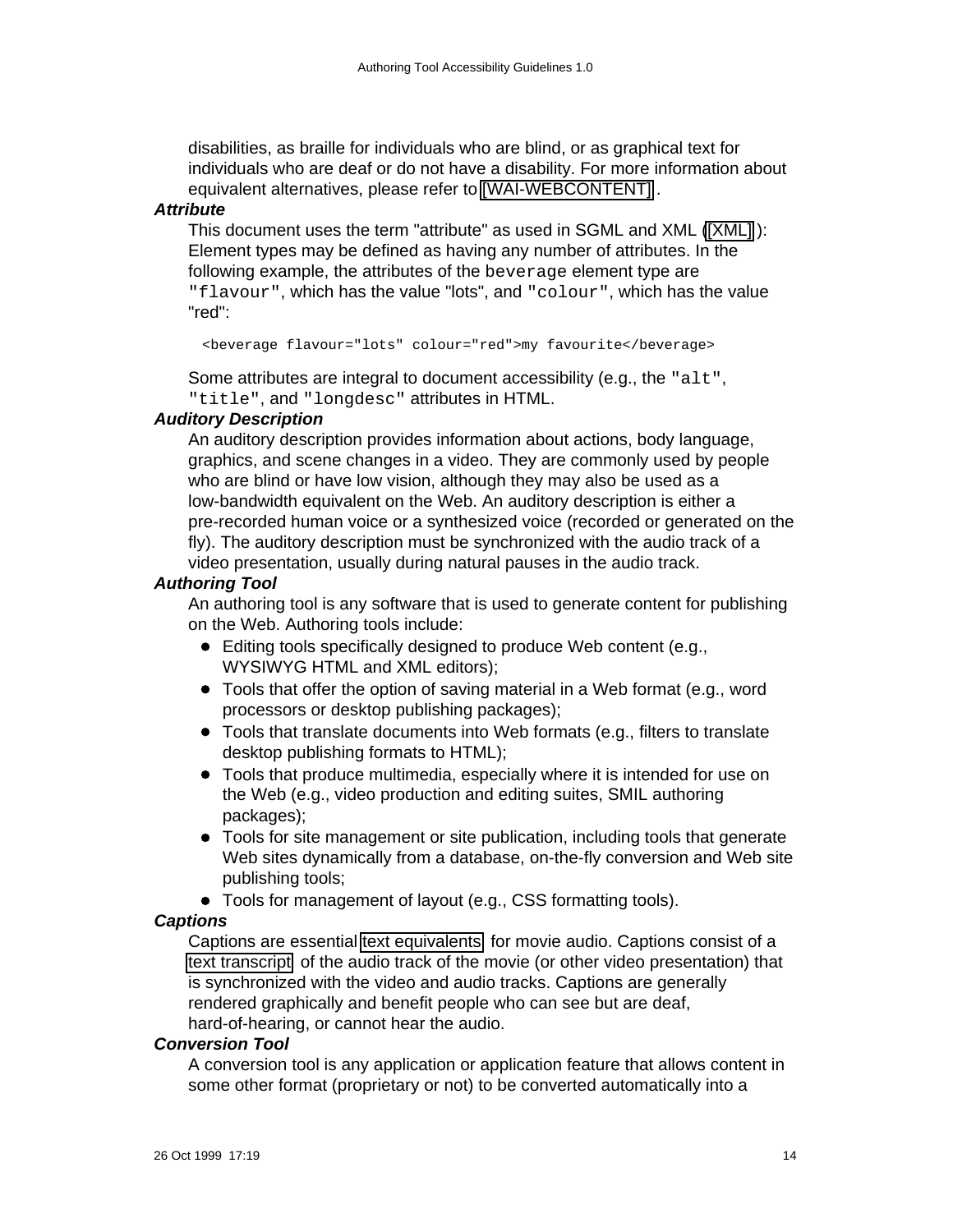particular markup language. This includes software whose primary function is to convert documents to a particular markup language as well as "save as HTML" (or other [markup language](#page-14-2) ) features in non-markup applications.

#### <span id="page-14-0"></span>**Document**

A document is a series of elements that are defined by a [markup language](#page-14-2) (e.g., HTML 4.0 or an XML application).

#### <span id="page-14-5"></span>**Editing View**

A [view](#page-15-2) provided by the authoring tool that allows editing. Some authoring tools will have several different types of view, and some allow views of several documents at once.

#### <span id="page-14-6"></span>**Element**

An element is any identifiable object within a document, for example a character, word, image, paragraph or spreadsheet cell. In [\[HTML40\]](#page-16-5) and [\[XML\]](#page-16-4) , an element refers to a pair of tags and their content, or an "empty" tag - one that requires no closing tag or content.

#### <span id="page-14-2"></span>**Markup Language**

Authors encode information using a markup language such as HTML [\(\[HTML40\]](#page-16-5) ), SVG [\(\[SVG\]](#page-16-7) ), or MathML [\(\[MATHML\]](#page-16-6) ).

#### <span id="page-14-4"></span>**Prompt**

A prompt is a request for user input, either information or a decision. A prompt requires author response. For example, an "alt-text" entry field prominently displayed in an image insertion dialog would constitute a prompt. Prompts can be used to encourage authors to provide information needed to make content accessible (such as [alternative text equivalents](#page-12-2) ).

#### <span id="page-14-7"></span>**Property**

A property is a piece of information about an element, for example structural information (e.g., it is item number 7 in a list, or plain text) or presentation information (e.g., that it is marked as bold, its font size is 14). In XML and HTML, properties of an element include the name of the element (e.g., IMG or DL), the values of its attributes, and information associated by means of a style sheet. In a database, properties of a particular element may include values of the entry, and acceptable data types for that element.

The rendered content is that which an element actually causes to be rendered by the user agent. This may differ from the element's structural content. For example, some elements cause external data to be rendered (e.g., the IMG element in [\[HTML40\]](#page-16-5) ), and in some cases, browsers may render the value of an attribute (e.g., "alt", "title") in place of the element's content.

#### <span id="page-14-3"></span>**Transcript**

A transcript is a line by line record of sounds within an audio clip, or an audio track from a video clip. A collated text transcript for a video combines (collates) caption text with text descriptions of video information (descriptions of the actions, body language, graphics, and scene changes of the video track). Collated text transcripts are essential for individuals who are deaf-blind and rely on braille for access to movies and other content.

#### <span id="page-14-1"></span>**Transformation**

A process that changes a document or object into another, equivalent, object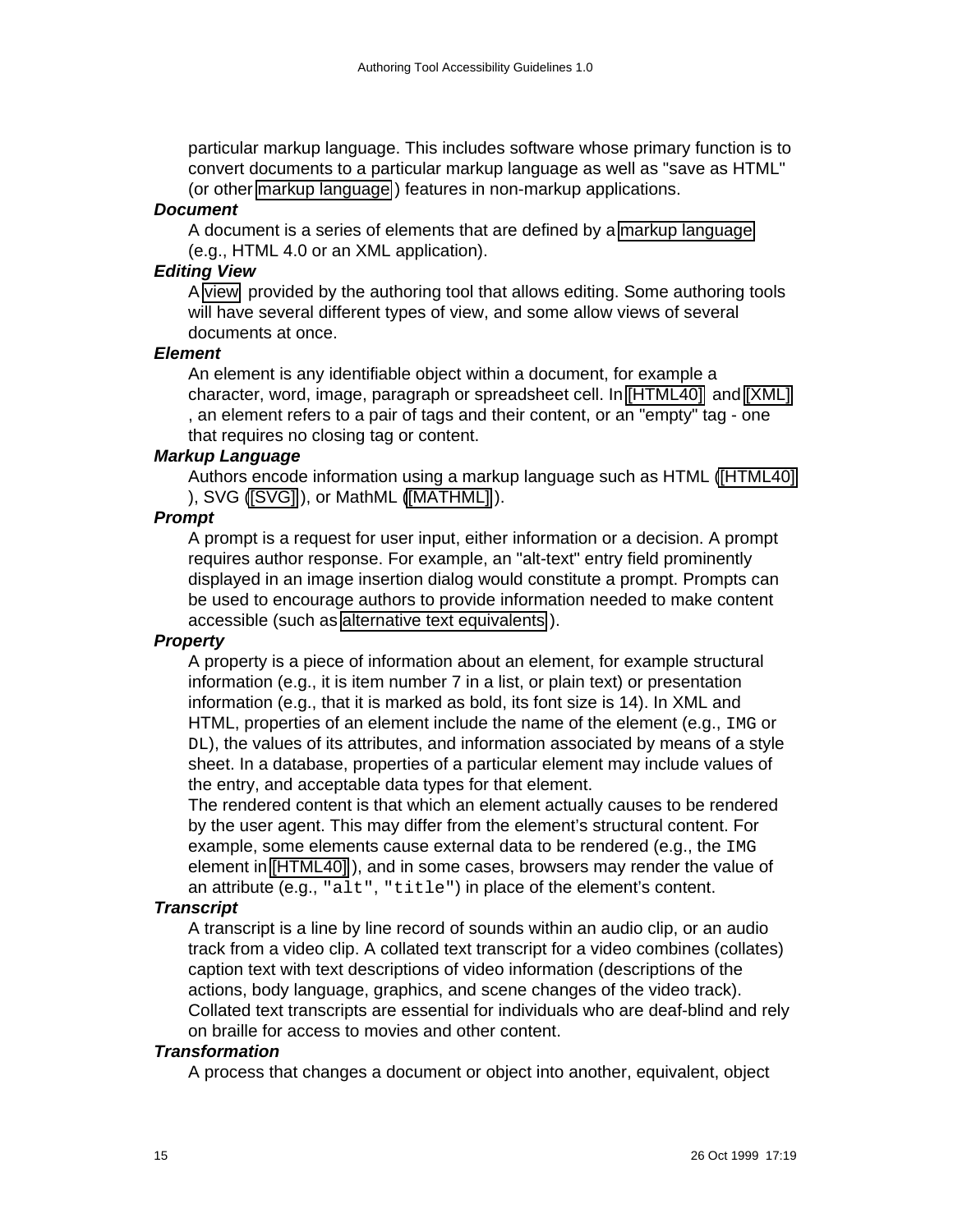according to a discrete set of rules. This includes any application or application feature that allows content which is marked up in a particular markup language to be transformed into another markup language, such as a conversion tool, software that allows the author to change the DTD defined for the original document to another DTD, and the ability to change the markup of lists and convert them into tables.

#### <span id="page-15-1"></span>**User Agent**

An application that retrieves and renders Web content. User agents include browsers, plug-ins for a particular media type, and some assistive technologies. A user-configurable schedule allows the user to determine the type of prompts and alerts that are used, including when they are presented.

<span id="page-15-2"></span>**View**

Authoring tools may render the same content in a variety of ways; each rendering is called a view. For instance, one view may show raw markup, a second may show a structured tree, a third may show markup with rendered objects while a final view shows an example of how the document may appear if it were to be rendered by a particular browser. A typical way to distinguish views in a graphic environment is to place each in a separate window.

# <span id="page-15-0"></span>4. Acknowledgments

Many thanks to the following people who have contributed through review and comment: Jim Allan, Denis Anson, Kitch Barnicle, Kynn Bartlett, Harvey Bingham, Judy Brewer, Carl Brown, Dick Brown, Wendy Chisholm, Rob Cumming, Daniel Dardailler, Mark Day, BK Delong, Martin Dürst, Kelly Ford, Jamie Fox, Edna French, Sylvain Galineau, Al Gilman, Eric Hansen, Phill Jenkins, Len Kasday, Brian Kelly, Marja-Riitta Koivunen, Sho Kuwamoto, Jaap van Lelieveld, William Loughborough, Karen McCall, Charles Oppermann, Dave Pawson, Dave Poehlman, Bruce Roberts, Chris Ridpath, Gregory Rosmaita, Janina Sajka, John Slatin, Jim Thatcher, Irène Vatton, Gregg Vanderheiden, Pawan Vora, Jason White, and Lauren Wood.